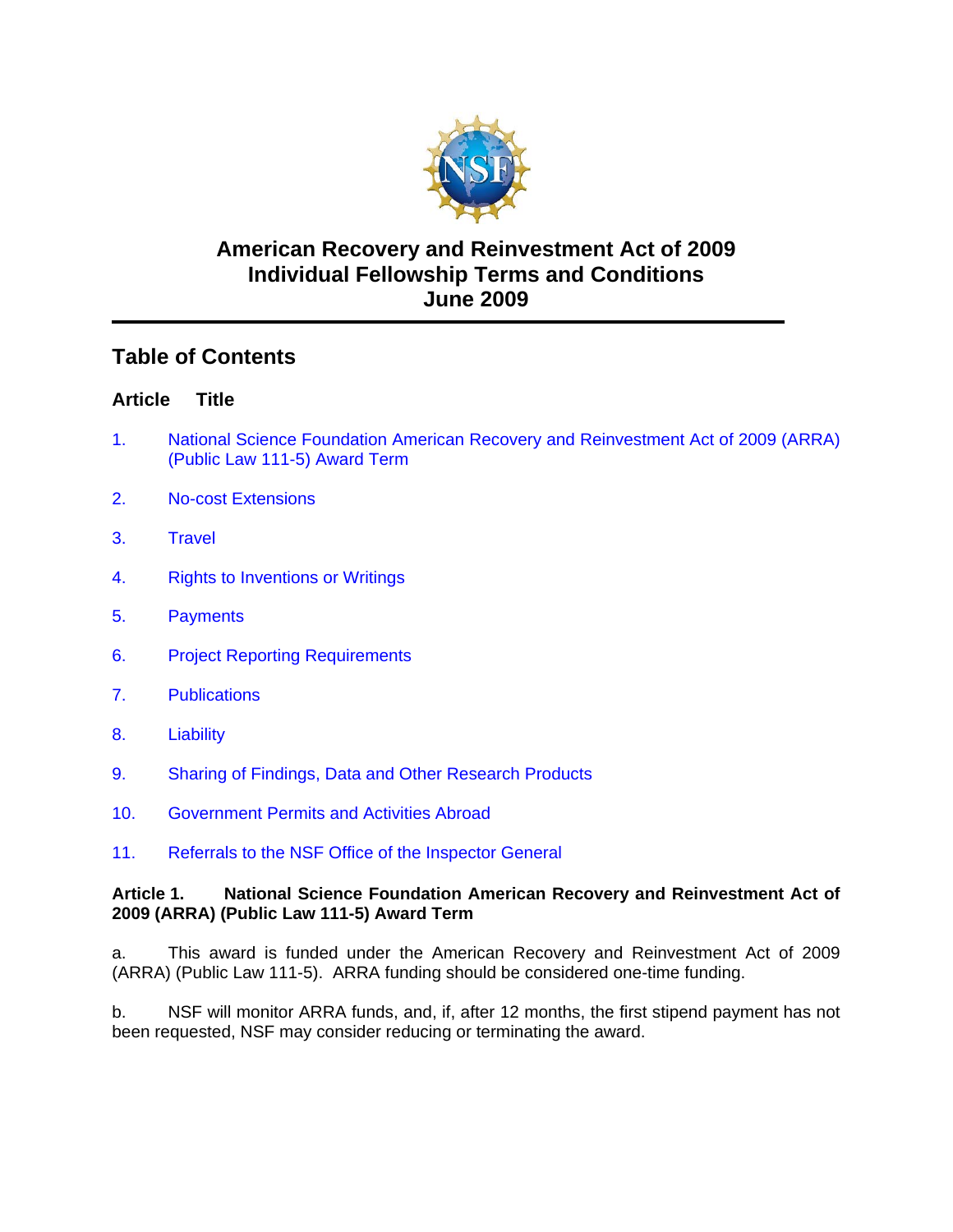## <span id="page-1-0"></span>**Article 2. No-Cost Extensions**

If additional time beyond the established expiration date of the grant is required by the fellow to assure adequate completion of the original scope of work within the funds already made available, a formal request must be submitted to NSF via FastLane at: www.fastlane.nsf.gov. The request must be submitted to NSF at least 45 days prior to the expiration date of the grant. The request must explain the need for the extension and include an estimate of the unobligated funds remaining and a plan for their use. The plan must adhere to the previously approved objectives of the project. Fellows are not authorized to extend an award that contains a zero balance.

#### **Article 3. Travel**

(Due to the complexity of the travel requirements, fellows are encouraged to consult with their institution's sponsored projects office – or equivalent – regarding any travel issues.)

#### a. *Allowability of Travel Expenses*

1. Expenses for transportation, lodging, subsistence and related items incurred by fellows (see AAG Chapter V.B.4) who are in travel status on business related to an NSF-supported project are allowable as prescribed in the governing cost principles. The requirements for prior approval detailed in the governing cost principles are waived.

2. Except as provided in the governing cost principles, the difference between economy airfare and a higher-class airfare is unallowable. A train, bus or other surface carrier may be used in lieu of, or as a supplement to, air travel at the lowest first-class rate by the transportation facility used. If such travel, however, could have been performed by air, the allowance will not normally exceed that for jet economy airfare.

#### b. *Use of U.S.-Flag Air Carriers*

1. In accordance with the Fly America Act (49 USC 40118), any air transportation to, from, between, or within a country other than the U.S. of persons or property, the expense of which will be assisted by NSF funding, must be performed by or under a code-sharing arrangement with a U.S.-flag air carrier if service provided by such a carrier is available (see Comptroller General Decision B-240956, dated September 25, 1991). Tickets (or documentation for electronic tickets) must identify the U.S. flag air carrier's designator code and flight number.

2. For the purposes of this requirement, U.S.-flag air carrier service is considered available even though:

(a) comparable or a different kind of service can be provided at less cost by a foreign-flag air carrier;

(b) foreign-flag air carrier service is preferred by, or is more convenient for, NSF or traveler; or

(c) service by a foreign-flag air carrier can be paid for in excess foreign currency.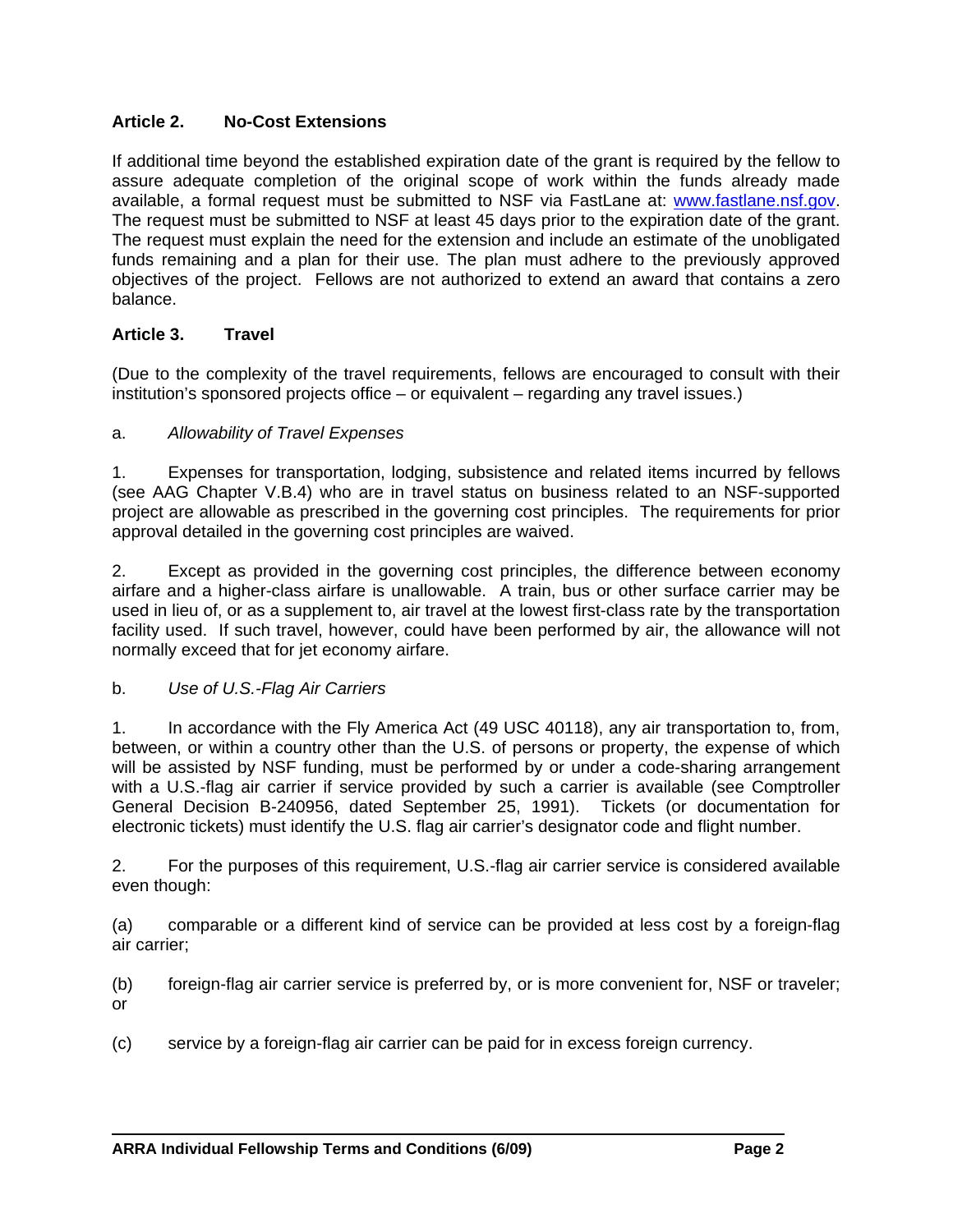3. The following rules apply unless their application would result in the first or last leg of travel from or to the U.S. being performed by a foreign-flag air carrier:

(a) a U.S.-flag air carrier shall be used to destination or, in the absence of direct or through service, to the farthest interchange point on a usually traveled route.

(b) if a U.S.-flag air carrier does not serve an origin or interchange point, a foreign-flag air carrier shall be used only to the nearest interchange point on a usually traveled route to connect with a U.S. flag air carrier.

## c. *Use of Foreign-Flag Air Carriers*

There are limited circumstances under which use of a foreign-flag air carrier is permissible. These circumstances are outlined below:

1. *Airline "Open Skies" Agreements*: A foreign flag air carrier may be used if the transportation is provided under an air transportation agreement between the United States and a foreign government, which the Department of Transportation has determined meets the requirements of the Fly America Act. For example, in 2008, the U.S. entered into an "Open Skies" Agreement with the European Union. This Agreement gives European Community airlines (airlines of Member States) the right to transport passengers and cargo on flights funded by the U.S. government, when the transportation is between a point in the United States and any point in a Member State or between any two points outside the United States. In accordance with the Agreement, however, a U.S.-flag air carrier must be used if: (a) transportation is between points for which there is a city-pair contract fare in effect for air passenger transportation services; or (b) transportation is obtained or funded by the Secretary of Defense or the Secretary of a Military Department. The conditions for use of a Member State airline apply to non-Federal employees as well (e.g., fellows). So, even though fellows are ineligible for city-pair contract fares, they must still use a U.S.-flag air carrier if a city-pair contract fare exists. For information on other "open skies" agreements in which the United States has entered, please refer to GSA's website: http://www.gsa.gov/Portal/gsa/ep/contentView.do?contentType=GSA\_BASIC&contentId=24833 &noc=T

2. *Involuntary Rerouting:* Travel on a foreign-flag carrier is permitted if a U.S.-flag air carrier involuntarily reroutes the traveler via a foreign-flag air carrier, notwithstanding the availability of alternative U.S.-flag air carrier service.

3. *Travel To and From the U.S.* 

Use of a foreign-flag air carrier is permissible if the airport abroad is:

(a) the traveler's origin or destination airport, and use of U.S.-flag air carrier service would extend the time in a travel status by at least 24 hours more than travel by a foreign-flag air carrier; or

(b) an interchange point, and use of U.S.-flag air carrier service would increase the number of aircraft changes the traveler must make outside of the U.S. by two or more, would require the traveler to wait four hours or more to make connections at that point, or would extend the time in a travel status by at least six hours more than travel by a foreign-flag air carrier.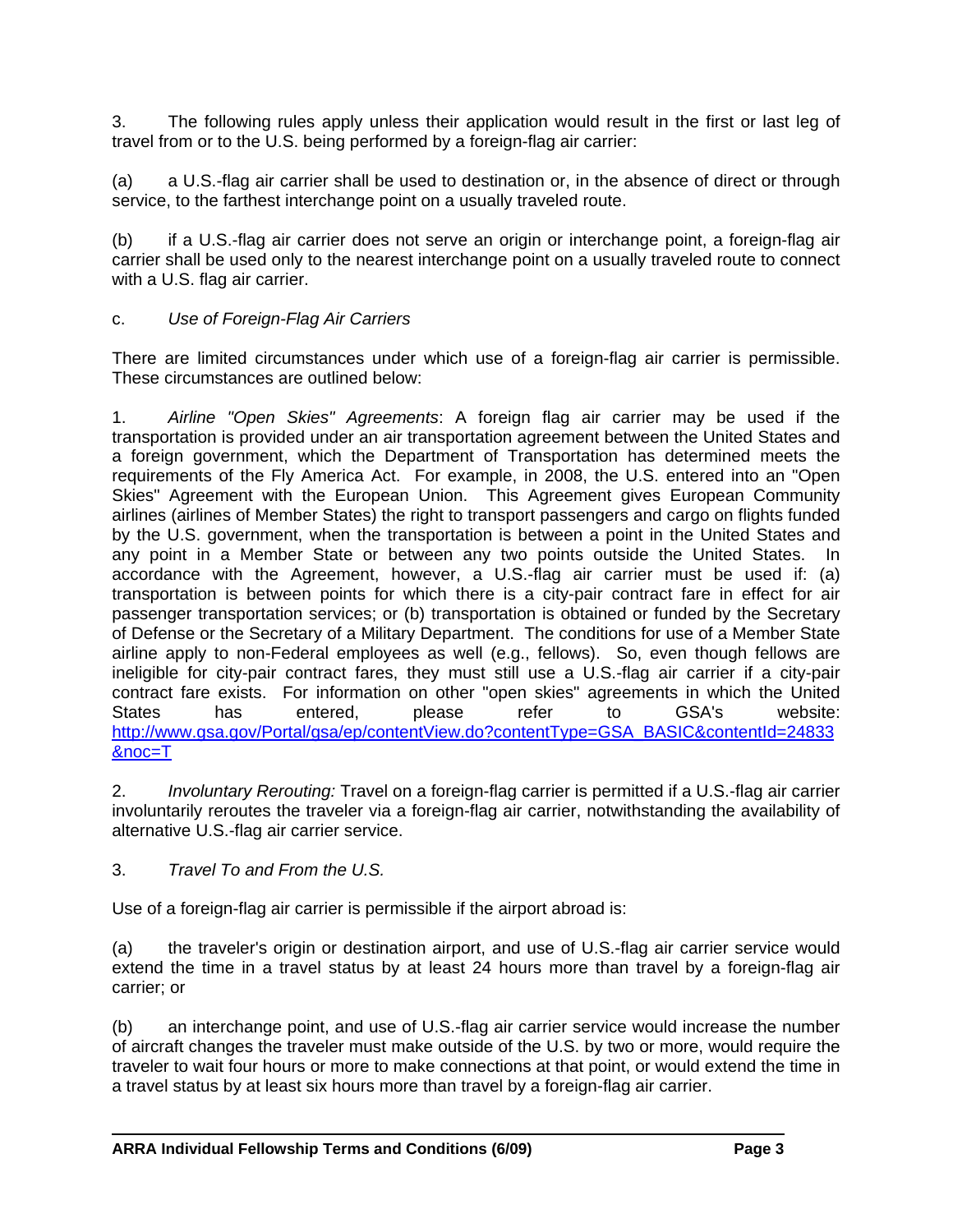## <span id="page-3-0"></span>4. *Travel Between Points Outside the U.S.*

Use of a foreign-flag air carrier is permissible if:

(a) travel by a foreign-flag air carrier would eliminate two or more aircraft changes en route;

(b) travel by a U.S.-flag air carrier would require a connecting time of four hours or more at an overseas interchange point; or

(c) the travel is not part of the trip to or from the U.S., and use of a U.S.-flag air carrier would extend the time in a travel status by at least six hours more than travel by a foreign-flag air carrier.

5. *Short Distance Travel.* For all short distance travel, regardless of origin and destination, use of a foreign-flag air carrier is permissible if the elapsed travel time on a scheduled flight from origin to destination airport by a foreign-flag air carrier is three hours or less and service by a U.S.-flag air carrier would double the travel time.

### **Article 4. Rights to Inventions or Writings**

NSF claims no rights to any inventions or writings that may result from its fellowship awards. However, Fellows should be aware that NSF, other Federal agencies, or private parties may acquire such rights through other grant support. Fellows at foreign institutions should be aware that specific provisions regarding allocations of intellectual property rights apply to particular countries, and Fellows should be cognizant of any such provisions before commencing work.

#### **Article 5. Payments**

In order to receive payments from the fellowship, the fellow must complete the *[Faststart Direct](http://www.nsf.gov/publications/pub_summ.jsp?ods_key=faststartfm1379)  [Deposit Form](http://www.nsf.gov/publications/pub_summ.jsp?ods_key=faststartfm1379)* (Form 1379). The form must be signed and submitted to the NSF Division of Financial Management (DFM) by: email (NSFForm1379@nsf.gov), fax (703) 292-9006; or mail to:

National Science Foundation DFM Accounts Payable Section 4201 Wilson Blvd., Stafford II, Rm. 605 Arlington, Virginia 22230

The fellow should insert the name of the cognizant program officer at the top of the form. The fellow's home address should be provided, as well as the name of their bank located in the United States. The fellow's signature is required as it certifies the accuracy of the information contained on the form and states that the individual has read the Privacy Act Statement. The fellow also must attach a copy of a voided check to ensure banking information is correct (a deposit slip may not be substituted as it may contain different information).

No funds will be released to the fellow without submission of this information.

Should the fellow wish to receive the first stipend payment prior to arrival at the host institution, they will need to submit the *[Request for Stipend Advance Form](http://www.nsf.gov/publications/pub_summ.jsp?ods_key=stipendreqfm929)* (Form 929). If approved, the next stipend payment will not be released until the second month that the fellow is at the host site.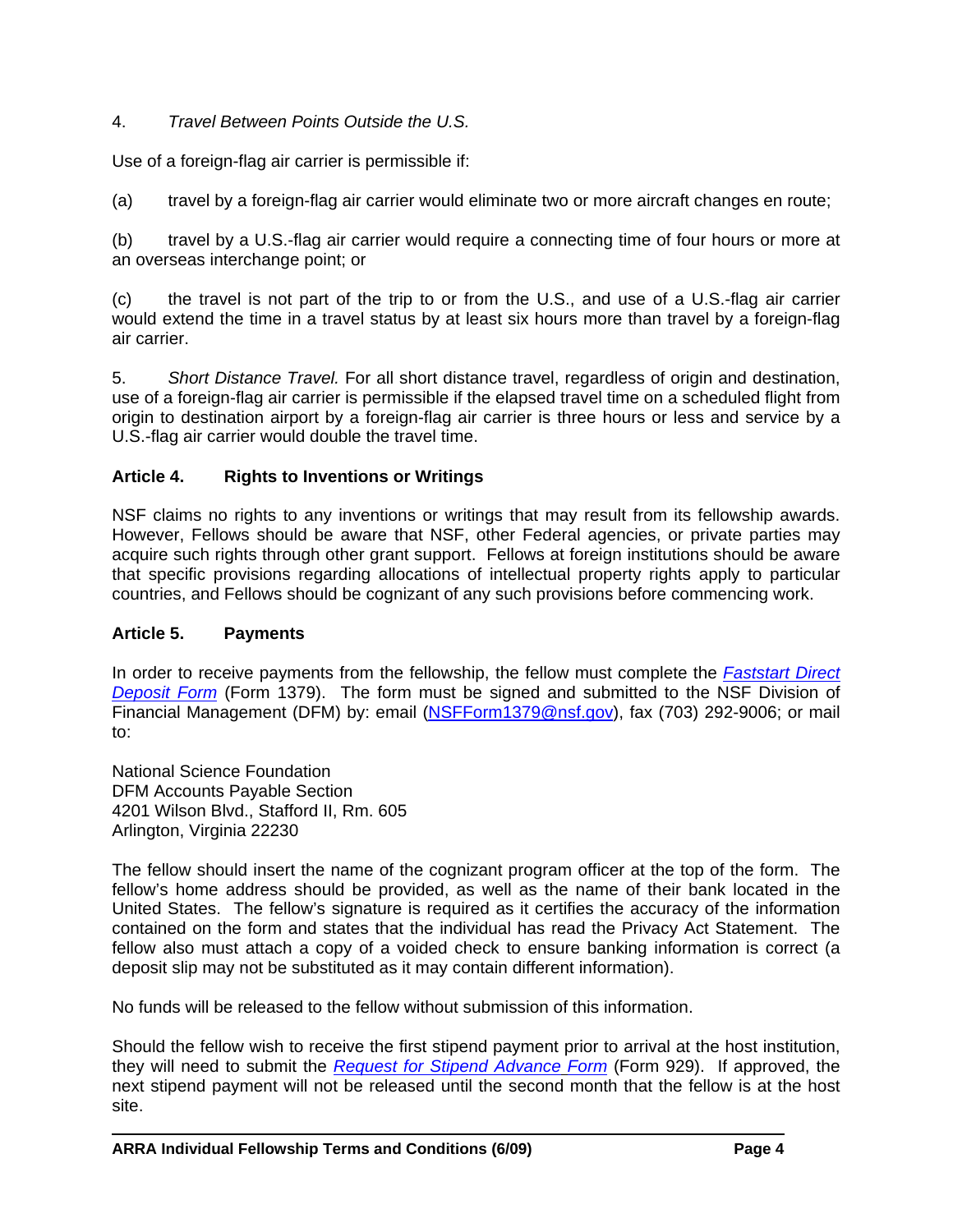<span id="page-4-0"></span>Upon arrival at the foreign site, the fellow must complete, and have their host institution sign, the *[Fellowship Starting Certificate](http://www.nsf.gov/publications/pub_summ.jsp?ods_key=fellowstartcertfm349)* (Form 349). NSF will then establish a payment schedule for the fellowship and each month, the fellow's living allowance and health insurance allowance will be deposited into the U.S. bank account listed on Form 1379.

 section and that amount is what will be transferred to the fellow's bank account. Receipts do Reimbursement for travel expenses may be requested, as needed, by completing the *[Travel](http://www.nsf.gov/publications/pub_summ.jsp?ods_key=travelcertfm524)  [Certificate for Fellows](http://www.nsf.gov/publications/pub_summ.jsp?ods_key=travelcertfm524)* (Form 524). Reimbursement may be requested shortly before the travel commences and/or for multiple trips, if they all occur within a short period of time. In addition to travel costs, the fellow may use the travel allowance for other relocation expenses, such as storage fees and security deposits. The amount of the request must be listed in the Remarks not need to be sent to NSF but should be retained for record-keeping and audit purposes.

Special Allowance funds (such as for materials or equipment) should also be requested using Form 524. In the Remarks box, the fellow must indicate that they are requesting funds from their Special Allowance; only those funds that are needed immediately should be requested. If the Special Allowance is under \$25,000, NSF may include the Special Allowance as a lump sum with the first stipend payment. The fellow will then be responsible for keeping an accounting of the expenses. This may be done by developing a spread sheet or some other mechanism that is most efficient for the fellow. As a reminder, the expenses under this category were previously agreed upon during the budget negotiation with the cognizant NSF Program Officer. The fellow should keep all receipts along with their accounting records in case of an audit.

It is the fellow's responsibility to ensure that the NSF Program Officer always has current contact information for the fellow. Failure to provide current information could result in delay of payments to the fellow. Payments are usually made within 3 to 4 business days after the request is submitted. Stipends are typically paid around the 20<sup>th</sup> of the preceding month (for example, September 20<sup>th</sup> for October's stipend). Should payment not be received within a week of requesting it or on the expected schedule, the fellow should immediately contact the NSF Program Officer.

## **Article 6. Project Reporting Requirements**

- a. *Annual Project Reports*
- 1. Submission Requirement. Fellows are required to submit an annual project report.

2. Content of Annual Project Reports. Fellows are required to submit annual reports electronically via the project reporting system in FastLane. The NSF FastLane system may be accessed at https://www.fastlane.nsf.gov/fastlane.jsp. The content requirements for annual project reports are specified in the FastLane system and may be supplemented in the award document.

3. Timing of Annual Project Reports. Unless otherwise specified in the award, annual project reports shall be submitted at least three months prior to the end of the current budget period. It should be noted that the final annual report serves as the project's final report and must be submitted in accordance with paragraph b below.

## b. *Final Project Report*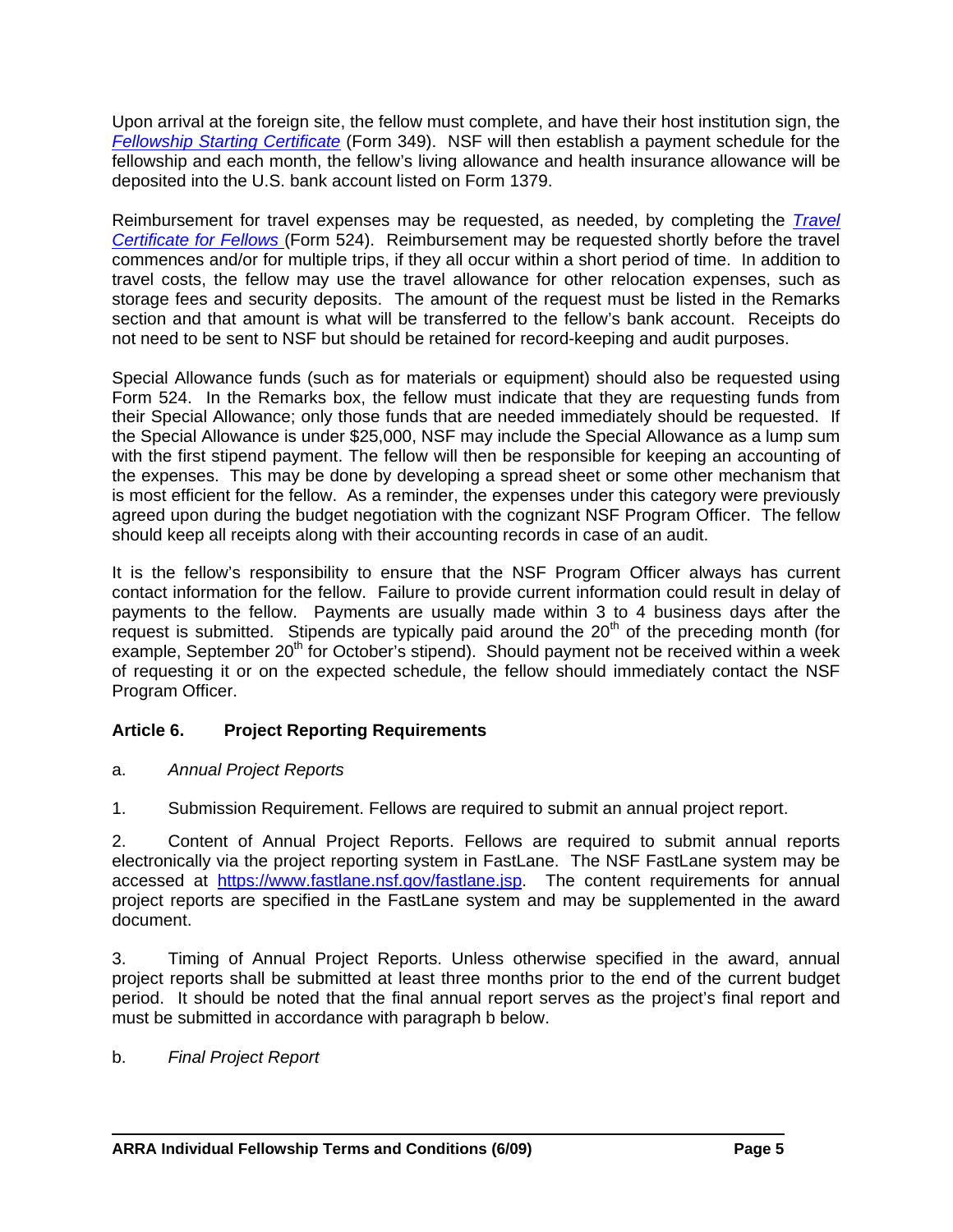<span id="page-5-0"></span>1. Submission Requirement. Unless otherwise specified in the award, the fellow shall submit a Final Project Report within 90 days following the expiration date of the award.

2. Content of Final Project Report. Unless otherwise specified in the award, the fellow shall submit final reports electronically via the project reporting system in FastLane. The NSF Fastlane system may be accessed at: https://www.fastlane.nsf.gov/fastlane.jsp.

3. In addition, at the end of the fellowship tenure period, Fellows must submit (by fax or email) to the cognizant NSF Program Officer the *[Fellowship Termination Certificate and Grant](http://www.nsf.gov/publications/pub_summ.jsp?ods_key=fellowtermfm453)  [Fiscal Report](http://www.nsf.gov/publications/pub_summ.jsp?ods_key=fellowtermfm453)* (NSF Form 453).

### **Article 7. Publications**

Fellows are responsible for assuring that an acknowledgment of NSF support:

1. is made in any publication (including World Wide Web pages) of any material based on or developed from the fellowship-supported research, in the following terms:

"This material is based upon work supported by the National Science Foundation under Award No. (NSF award number)."

2. is orally acknowledged during all news media interviews, including popular media such as radio, television and news magazines.

Fellows are responsible for assuring that every publication of material (including World Wide Web pages) based on or developed under this award, except scientific articles or papers appearing in scientific, technical or professional journals, contains the following disclaimer:

"Any opinions, findings, and conclusions or recommendations expressed in this material are those of the author(s) and do not necessarily reflect the views of the National Science Foundation."

Fellows are responsible for assuring that the cognizant NSF Program Officer is provided access to, either electronically or in paper form, a copy of every publication of material based on or developed under this award, clearly labeled with the award number and other appropriate identifying information, promptly after publication.

#### **Article 8. Liability**

NSF cannot assume any liability for accidents, illnesses or claims arising out of any work supported by an award or for unauthorized use of patented or copyrighted materials. The fellow is advised to take such steps as may be deemed necessary to insure or protect themselves and their property.

#### **Article 9. Sharing of Findings, Data and Other Research Products**

Fellows are expected to agree to complete and open sharing of data and material in an expeditious manner. Fellows are responsible for compliance with the following NSF guidelines on sharing of findings, data, and other research products: